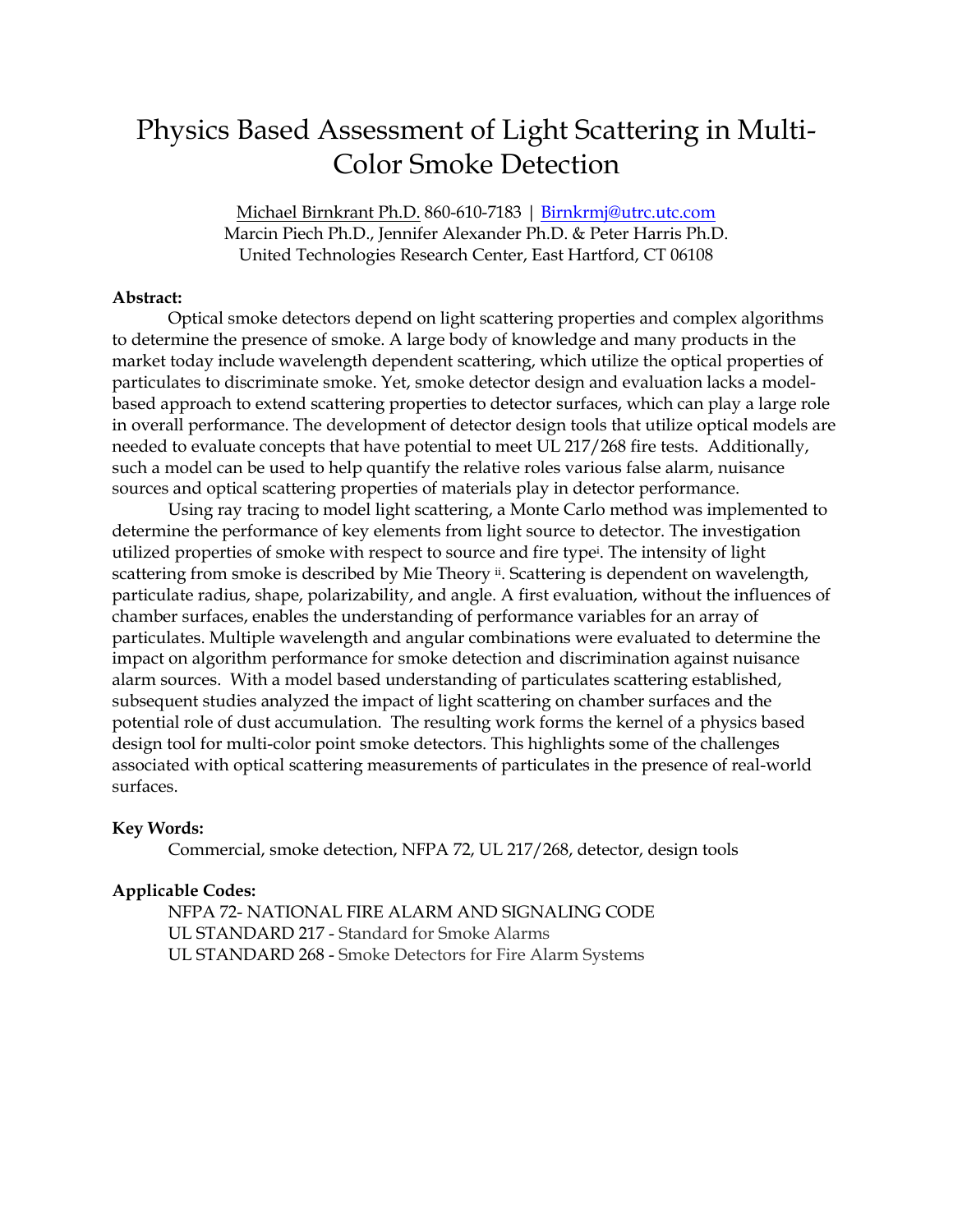#### **Introduction**:

Optical scattering smoke alarms, also referred to as photoelectric smoke detectors presently dominate the commercial fire detector market. Despite their significant presence, these devices constitute complex alarm systems backed by significant research and development efforts expanded over the past decades. Their optical chambers are carefully designed for optimum sensitivity to smoke aerosols and rejection of nuisance alarm sources such as dust, water mist droplets and other airborne matter. To this end, chamber geometry, light source parameters, material selection and surface properties play a significant role in performance. In order to determine the limits of achievable performance a significant amount of testing and development time is spent. The figure below shows the interdependence of factors and smoke detector performance metrics. However, the potential exists for a change in effectiveness due to changes in requirements, algorithms, environment and manufacturing processes. To date, a trial and error approach combined with well-developed empirical correlations have been applied to this selection process.

The trial and error approach encourages incremental, Edisonian technology advancement. Consequently, the ability to perform virtual prototyping through physics-based modeling approaches becomes an attractive alternative. In order to enable adoption of physics based models for prototyping, the relevant performance parameters need to be captured. This requires simplifications of the model from electro-magnetic wave theory to ray tracing where practical. The figure below outlines the model architecture with inputs of smoke and detector parameters on one side and performance metrics as the output. Utilizing Mie Theory to approximate the interaction of light requires electro-magnetic wave theory calculations. Simplifying the particle scattering to a distribution function enables integration with ray tracing calculations. The ray tracing is useful for modeling geometries that are much larger than the wavelength of light. The resulting model architecture enables simulations of smoke detection systems at relevant size and complexities. Thus a methodology can be developed for virtual prototyping and validation.



Figure 1. Model Architecture that incorporates Mie scattering, the scattering distribution function (SDF) and ray tracing approaches for a physics based assessment of multi-wavelength smoke detection systems.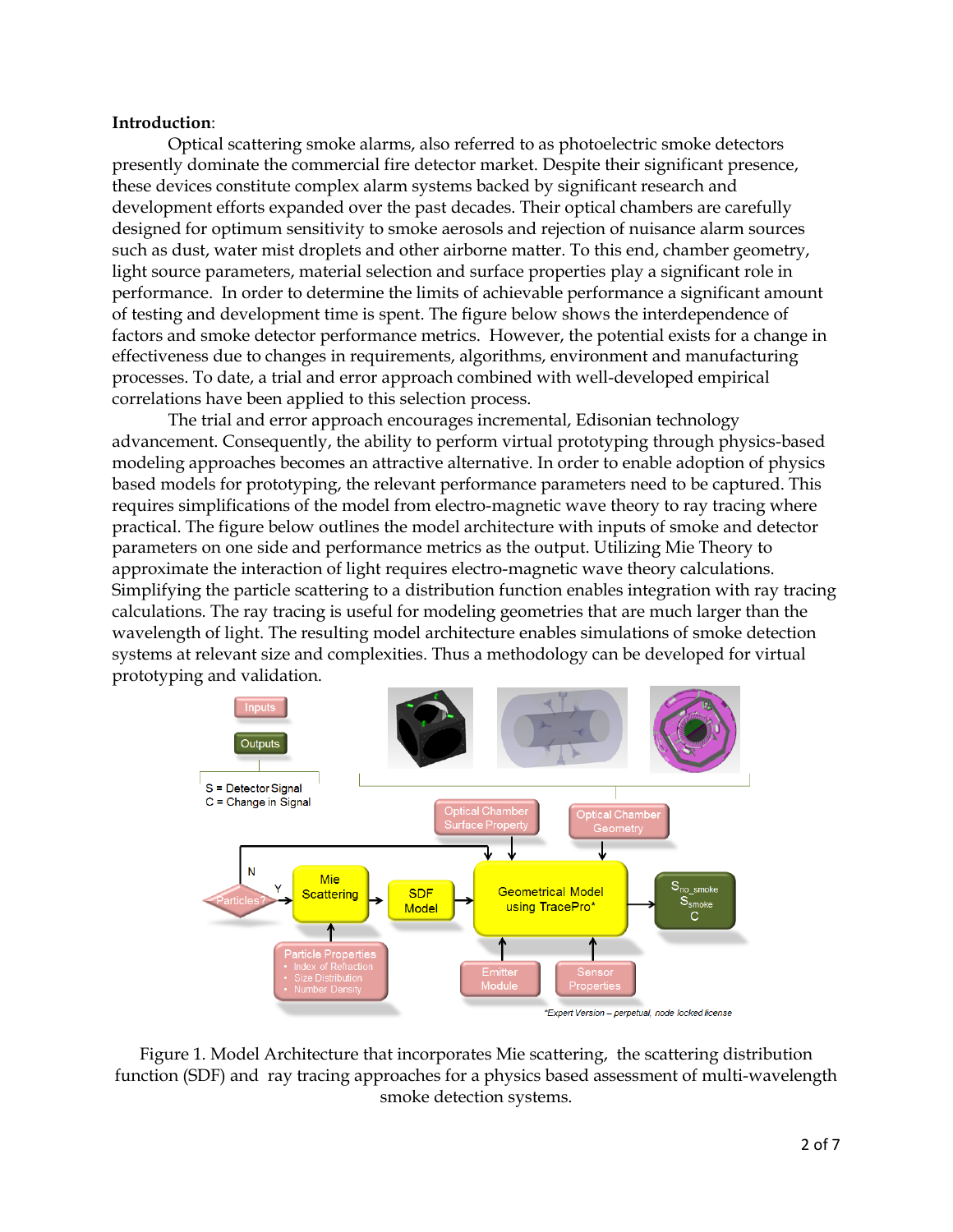#### **Optical Simulation Methodology:**

The optical scattering properties of smoke are highly dependent on the physical parameters; however, it is only one factor in the modeling of the total scattering of smoke detectors. The scattering from surfaces constitutes the second and more significant part of the scattering. Using commercially available and custom ray tracing software, a series of kernels were developed to evaluate the individual parts of the smoke detection model. Surface, emitter, and sensor properties are generated from experimental data and are assigned to the solid model. If particle scattering is to be included in the model, an additional bulk scattering volume must be created and assigned properties to describe the scattering behavior of the smoke. For the particle sizes and wavelengths of interest, the scattering can be well-described using Mie scattering. A Mie calculator was used to determine scattering behavior based on particle size, index of refraction and wavelength, while assuming a spherical particle shape. The scattering behavior was fit to a scattering distribution function (SDF) and the scattering coefficient was used to indicate particle number density. Both the SDF and scattering coefficient serve as inputs to the geometrical model.

The propagation of light through a smoke chamber has been modeled utilizing a "nonsequential ray-tracing" method. This approach launches light rays into a model without making any previous assumptions as to the order in which objects and surfaces will be intersected.iii The TracePro software package from Lambda Research Inc. was adopted for this purpose. This tool can handle complex CAD-generated solid geometries as well as model the optical properties of surfaces. The software can handle: specular reflection and refraction, diffraction, and the scattering of light. It utilizes the Monte Carlo method to simulate the scattering and diffraction of light, which are treated as random processes. Instead of propagating a distribution of light, discrete samples of the distribution, or rays, are propagated. These rays are randomly chosen, using the scattering distribution as a probability density. Along with variance reduction techniques inherent to TracePro, this allows reduction in the number of rays required for a reliable result.

A typical simulation run consists of tracing 10<sup>6</sup> -10<sup>8</sup> light rays emerging from the LED source and diffusing through the smoke chamber. As the rays propagate along different paths, TracePro keeps track of the optical flux associated with each ray. When a ray intersects a solid surface, it is either, absorbed, transmitted, or scattered and the ray's optical flux, transmission and scatter directions are calculated probabilistically. Analogous laws govern absorption, transmission and scattering throughout bulk volume based on assigned aerosol properties. In the end, the optical flux incident upon photodiode detector surface is computed by adding the fluxes due to all impinging light rays.

A model chamber geometry was developed that could easily translate between simulation and experiment. The chamber model geometry shown in the figure below has an LED mounted on one corner of an open cube with sensors on the other three corners. Black anodized aluminum sleeves are places over the LEDs and photodiodes to help reduce the amount of light and avoid saturation. Smoke particles flow through the open cube and the signal is compared to the no smoke/particle signal.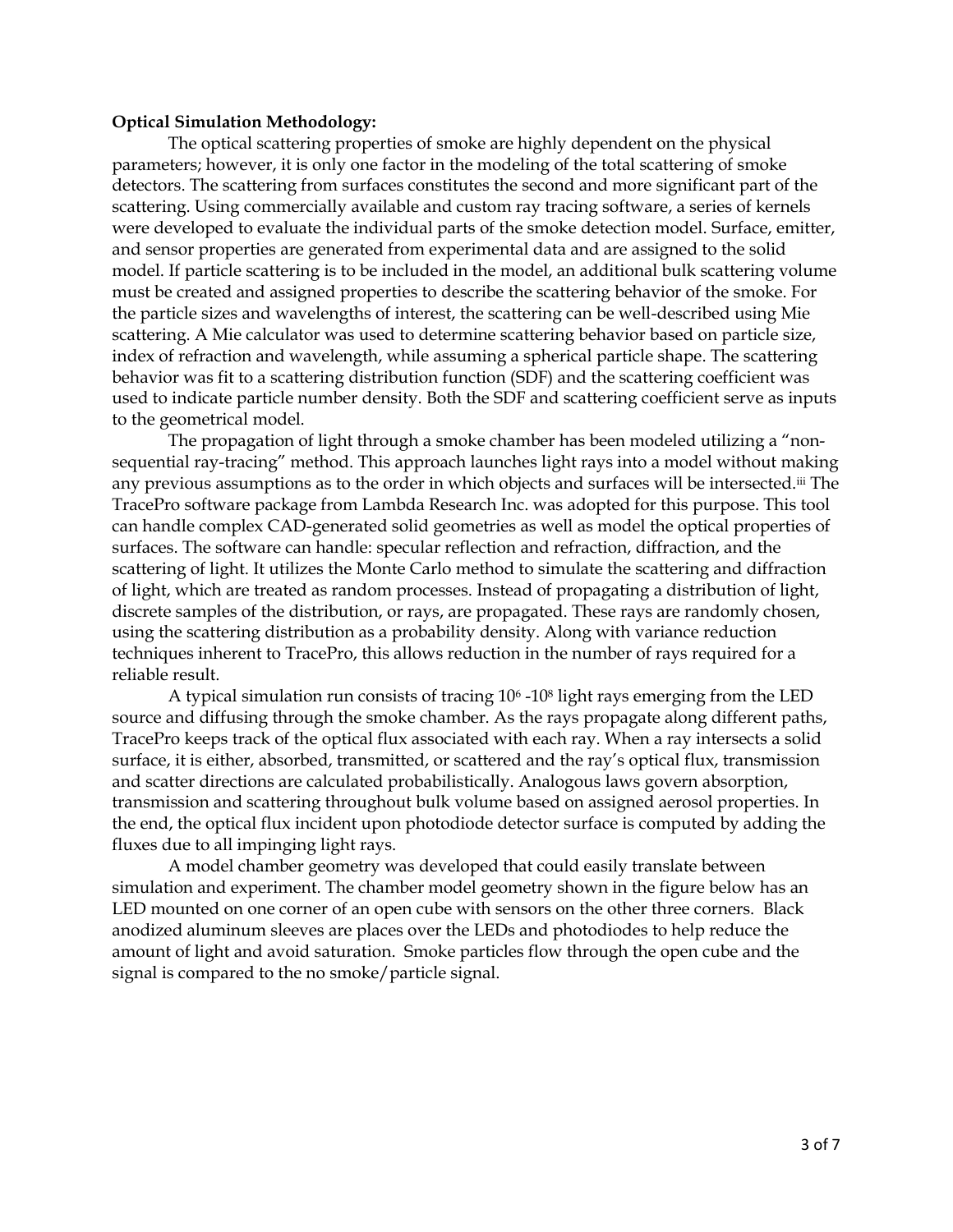

Figure 2. Model of the smoke detector chamber geometry.

The simulation investigated 3 colors; each simulation ran for 30 hours on a Xeon 2.10 Gigahertz processor with 64 megabytes of RAM. The simulations were run with experimental data that provided the smoke particle number density and particle size for a cotton wick smoke. In order to estimate stability of the results, the simulations were repeated nine times. The results in the table below indicate that average power of light received by the detector was on the order 1E-7 W/cm<sup>2</sup> at 2% smoke obscuration.

In comparison, a smoke box was utilized to create an environment with a controlled burn of a cotton wick. The velocity of the air was 32 ft/min and a beam detector was employed to measure the obscuration levels. The experimental results agree well with the physics based model on both the order of magnitude and trend.

|               | Experiment  |           |          | Simulation |          |
|---------------|-------------|-----------|----------|------------|----------|
|               | Average (W) | Min(W)    | Max(W)   | Min(W)     | Max(W)   |
| <b>IR-90</b>  | 1.24e-7     | $0.43e-7$ | $2e-7$   | 1.66E-07   | 1.85E-07 |
| <b>Red-90</b> | 3.6e-7      | $0.59e-7$ | 4.7e-7   | 4.48E-07   | 3.38E-07 |
| Blue-90       | $3.0e-7$    | $1.2e-7$  | $3.9e-7$ | $2.1E-07$  | 5.5E-06  |

Table 1. Multi-wavelength simulation results of a transmissive chamber geometry with smoke.

Although the simulations took over a month to compute, a significant potential exists by comparing to the trial and error approach that can take years and results in an empirical understanding of smoke detection.

## **Aerosol Scattering Effects:**

As light propagates through a heterogeneous medium such as smoke aerosol in air, it is both absorbed and scattered. Rays that enter a material with non-zero absorption coefficient are attenuated according to Beers'-Lambert's Law of transmission:

(1)  $P_t = P_i e^{-\alpha l}$  or  $P_a = P_i (1 - e^{-\alpha l})$ 

Where, *Pa*, *P<sup>t</sup>* and *P<sup>i</sup>* are absorbed, transmitted and initial optical flux, respectively, *l* represents an optical path length through the material, and  $\alpha$  is the absorption coefficient related to the imaginary part of the material's refractive index, *k*: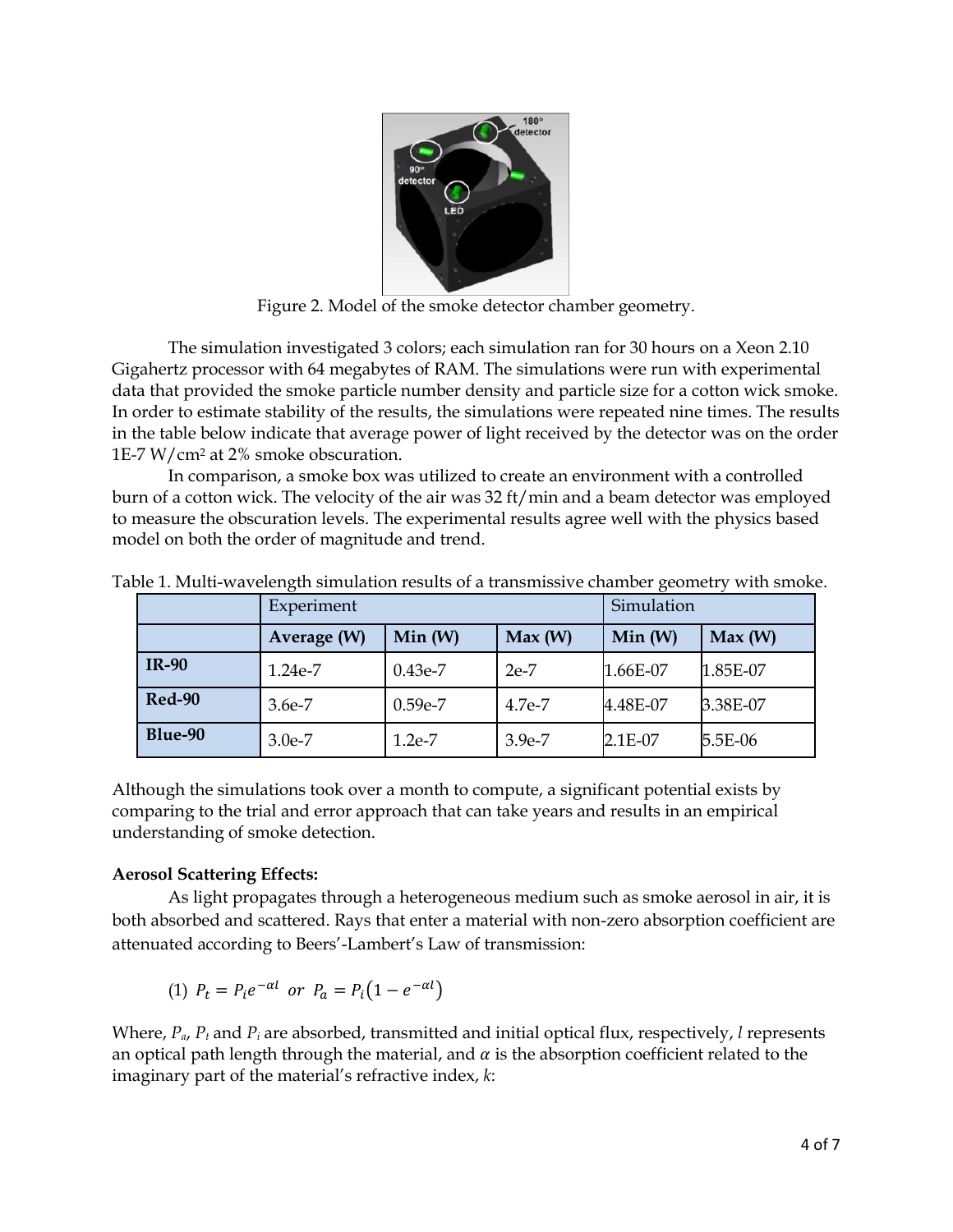(2) 
$$
\alpha = \frac{4\pi k}{\lambda}
$$
 and  $m = n + ik$ 

Here,  $m$  is the material's complex refractive index, while  $\lambda$  represents wavelength. However, this requires that scattering is negligible compared to absorption. When both, absorption and scattering contribute to total extinction of propagating light beam, a Bougher's modified law should be used instead.iv

Within TracePro, bulk absorption is specified through the  $\alpha'$  coefficient with the units of  $1/mm$ . If the refractive index and volume fraction,  $\phi$ , of aerosol particulates are known, the absorption coefficient of the aerosol dispersion,  $\alpha'$  may be estimated from:

$$
(3) \ \alpha' = \alpha * \phi
$$

The transmitted light intensity is then attenuated.

Scattering of light occurs whenever light interacts with matter dispersed within another medium. Two types of scattering are present: (1) Rayleigh due to molecules and small aerosols, and (2) Mie scattering for larger aerosols. The limit of Rayleigh scattering occurs where size factor, *x',* is less than 0.3:

$$
(4) \ \ x' = \frac{2\pi a}{\lambda}
$$

Where, *a* represents the aerosol particle radius. For  $x > 0.5$ , scattering becomes asymmetrical with increasing angular modes. For visible light particles smaller than 200 nm show very little angular variation in the scattering intensity. Meanwhile, particles larger than 200nm produce distinct scattering in the forward direction. Further description of Mie and Rayleigh scattering can be found in the reports and articles listed below and their references.<sup>v,vi</sup>

Within TracePro package as with many other commercial packages (FRED, Z-max, etc.), aerosol scattering is not treated explicitly. Instead, a few selected bulk scattering models may be invoked directly (Henyey-Greensteinvii,viii and Gegenbauerix functions), while any other cases such as Mie function require software customization using the embedded macro-language.

When a light ray enters an object with assigned bulk scattering property, it propagates according to a probability distribution according to the scattering coefficient and its direction is deviated according to a pre-defined scattering distribution function (SDF) defined as the scattered intensity at location **r** per unit incident flux:

(5) 
$$
SDF \equiv p(\theta_s) = \frac{\delta P_s(\vec{r})}{\delta P_i}
$$

SDF defines the probability of scattering a ray through scatter angle  $\theta_s$  and takes on values between 0 and 1. How far a ray travels between successive scattering events is dictated by a scattering coefficient,  $P_{\rm s}$ , expressed in units of  $1/\text{mm}$ , according to the probability distribution:

$$
(6) P(x)dx = e^{-\mu_s x}dx
$$

Where, *x* represents distance in the direction of the propagating ray. The inverse of the scattering coefficient is the mean free path of the ray in the bulk material. When a ray enters a piece of material that is thin compared to the mean free path, it is likely to pass through it without being scattered. Conversely, if the material is thick compared to the mean free path, the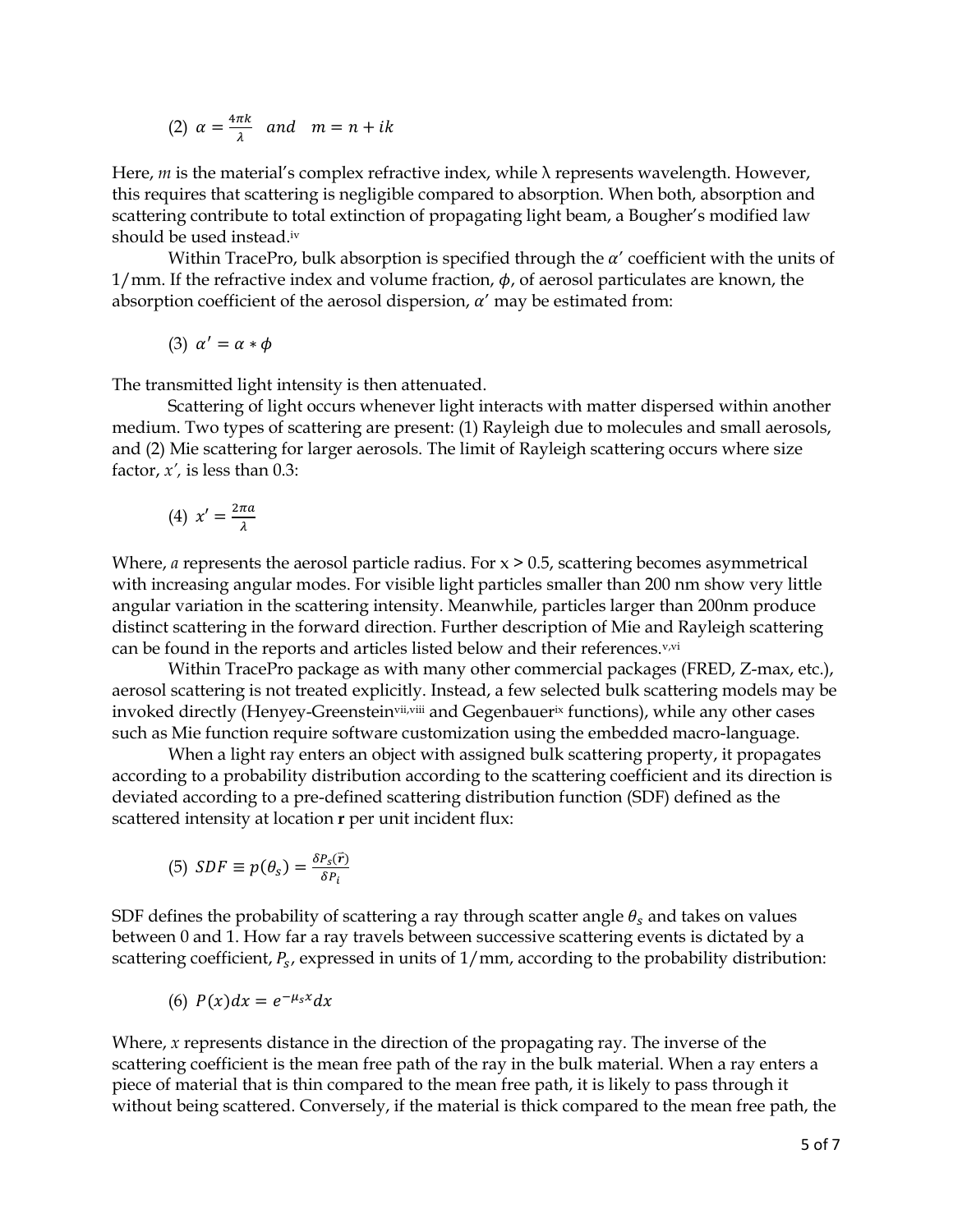ray is almost certain to scatter. When a strong scattering coefficient is combined with a strong absorption coefficient, rays will be only weakly transmitted through the material.

For typical aerosol dispersion, both, bulk absorption and scattering contribute to the extinction of transmitted light. The Beers'-Lambert's law may be generalized:

(7) 
$$
P_t = P_t e^{-\tau_{ext}t}
$$
 and  $\tau_{ext} = N(\sigma_{abs} + \sigma_s)$ 

Here,  $\tau_{\text{ext}}$  is the extinction coefficient combining absorption and scattering through the corresponding cross-sections,  $\sigma$ <sub>abs</sub> and  $\sigma$ <sub>s</sub> expressed in 1/cm, while N represents the number of aerosol particles per unit volume A measurement of beam attenuation within a smoke test box or smoke room can provide the experimental  $\tau_{ext}$  value. However, in order to quantify light attenuation due to absorption and scattering, the appropriate cross-sections,  $\sigma$ <sub>abs</sub> and  $\sigma$ <sub>s</sub> need to be supplied as well. Typically, these two parameters are lumped together and reported as mass scattering cross-section. They can be found in the literature for several common test fires and nuisance aerosols.x,xi,xii,xii,xiv,xv,xvi Note, that the measurement of aerosol concentration is still required before experimental  $\tau_{ext}$  value may be used within the ray-tracing software to estimate *Pt*. The correlation of results from the model and experiments requires accurate determination of particle number density, size distribution and fire type during typical test fires, such as cotton wick smoke box test (similar to UL 217).

### **Concluding Remarks:**

 $\overline{\phantom{a}}$ 

In the presentation, the recent development work on the kernel for multi-color point smoke detectors will be reviewed. Some challenges will be highlighted that are associated with optical scattering measurements of particulates in the presence of real-world surfaces. The presented results lead to insights on improving performance and reducing nuisance alarms.

i "Concentration and Size Distribution Measurements of Atmospheric Aerosols and a Test of Self-Preserving Size Distributions", William E. Clark and Kenneth T. Whitby (1967)

ii "Smoke Production and Properties", George W. Mulholland, SFPE Handbook of Fire Protection Engineering, 2nd Edition, Chapter 15, Section 2, 2/217-2/227 pp.

iii Commercially available software tools are OptiCAD, ASAP, Light-Tools, TracePro, SPEOS, Z-max, FRED, and others.

iv Dobbins, R.A., Jizmagian, G.S., *J. Opt. Soc. Amer.* **56**, 1345-49 (1966).

<sup>v</sup> Gimenez, D., "Multisense HSSD Program - Laser Head System Design Document", UTCF&S report, 2010.

vi Asano, S., Yamamoto, G., "Light scattering by a spheroidal particle", *Applied Optics* **14**(1), 29-49 (1975).

vii Jacques, S.L., Wang, L.-H., "Monte Carlo modeling of light transport in tissues," in *Optical Thermal Response of Laser Irradiated Tissue*, edited by Welch, A.J., van Gemert, M.J.C., Plenum Press, New York, 73-100 (1995).

viii Boucher, O., "On aerosol direct shortwave forcing and the Henyey-Greenstein phase function", *J.Atmmospheric Sci.* **55**, 128-134 (1998).

ix Reynolds, L.O., McCormick, N.J., "Approximate two-parameter phase function for light scattering," *J.O.S.A.* **70**, 1206 (1980).

<sup>x</sup> Loepfe, M., Ryser, P., Tompkin, C., Wieser, D., "Optical properties of fire and non-fire aerosols," *Fire Saf. J.* **29**, 185-94 (1997).